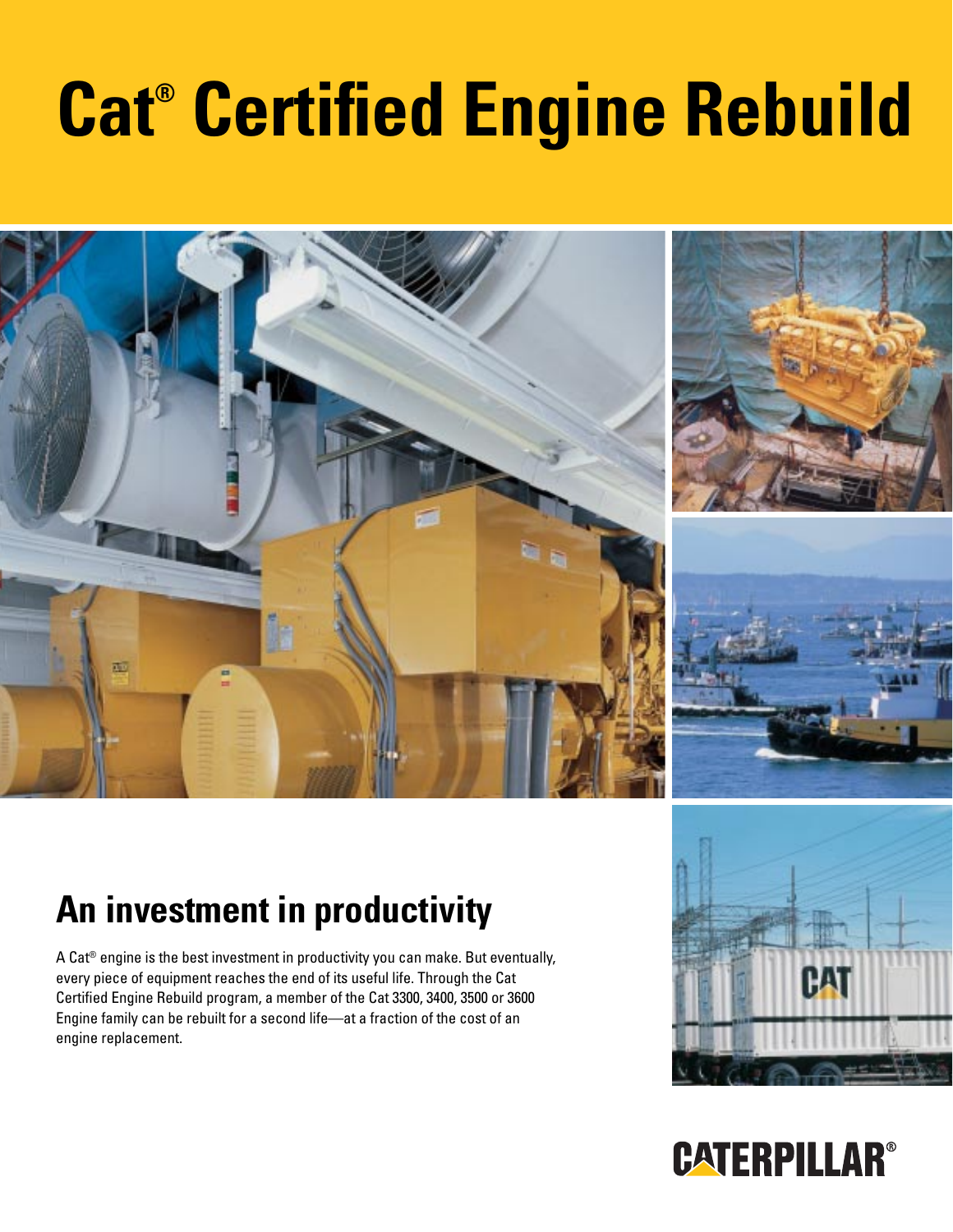### **Cat Certified Engine Rebuild**

### **Cat Engine and Cat Certified Engine Rebuild Advantages**









There are many economic and performance advantages to the Cat Certified Engine Rebuild program.

Rebuild specifications meet all Caterpillar standards, providing the kind of quality you have grown to expect. Trained dealer and Caterpillar service professionals perform these rebuilds at your local Cat Dealership, using only Cat parts. These parts are built to exact tolerances and undergo rigorous testing to ensure reliable performance.

These Cat Certified Engine Rebuilds also come with extended service coverage options, the latest required updates and optional performance enhancement upgrades, which could result in:

- Improved fuel consumption
- Reduced emissions
- Solutions for governmental or international regulations:
	- SOLAS Reg. number 15.2.9
	- SOLAS Reg. number 15.2.10
	- SOLAS Reg. number 15.2.11
- Reduced owning and operating costs
- Technology upgrades like:
	- EIS Technology
	- G3600 ESS to ADEM III
	- G3500A Gas Compression EIS to ADEM III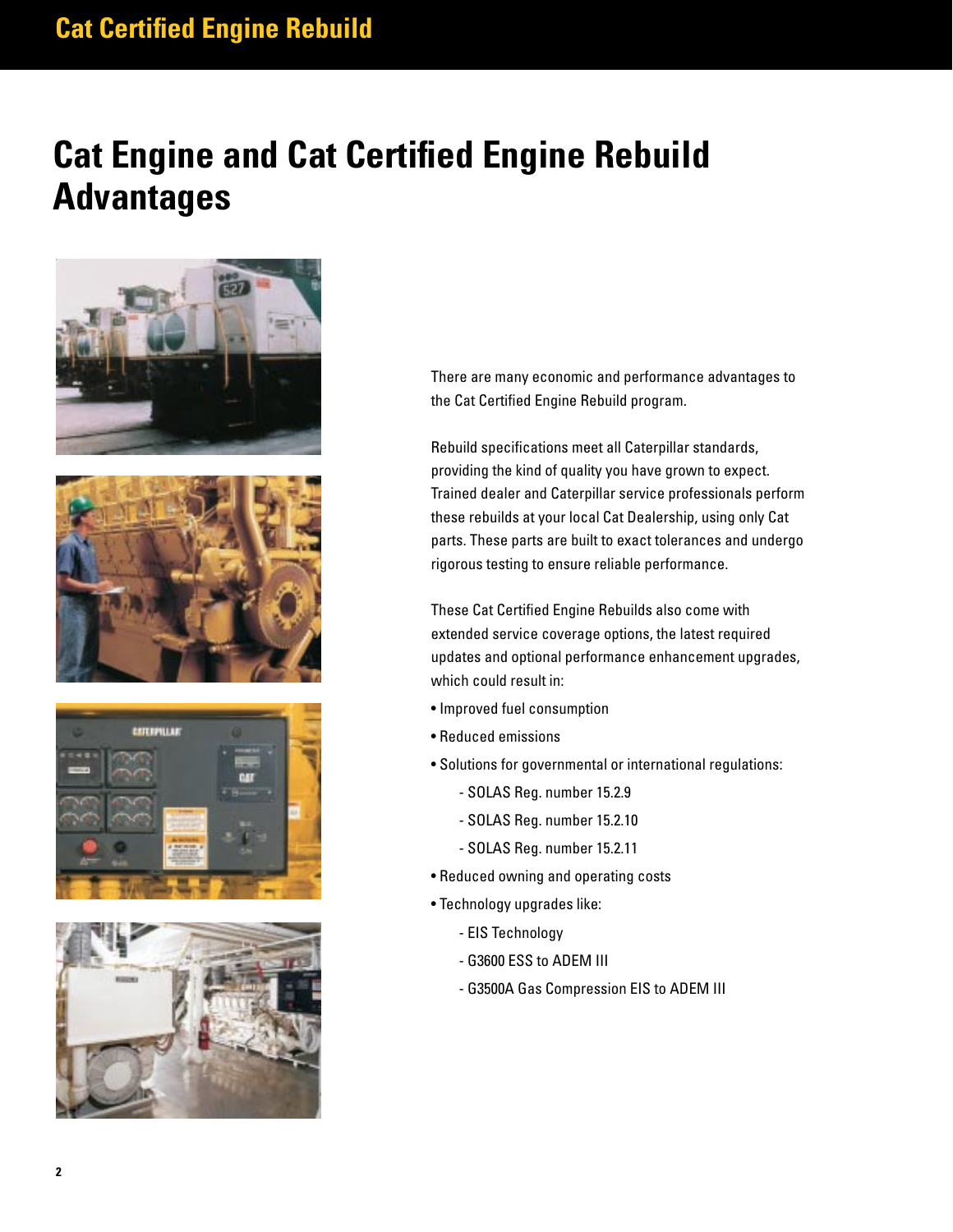### **The Process**

#### **Inspection/Evaluation**

This vital first step is a thorough process during which we develop a customized rebuild plan and cost estimate for you. The specific needs of your engine are determined through a comprehensive evaluation.

#### **Disassembly**

Once the rebuild plan is established, your engine will be completely disassembled. The parts will be inspected and measured against our strict reusability guidelines. Those parts that do not meet our high standards will be replaced with new Cat parts.

#### **Reconditioning**

This phase of the process addresses equipment needs not typically included in an engine overhaul.

#### **Engineering updates**

During reassembly, your engine will receive any required updates and your choice of optional performance enhancement upgrades that have occurred since your engine was originally manufactured.

#### **Reassembly**

Our professional technicians will carefully and completely reassemble your engine.

#### **Testing and validation**

Following the original commissioning procedures of the rebuild process, the engine will be retested and re-commissioned.

#### **Repainting**

Your engine will perform like new and look like new—after a paint job. A Cat Certified Engine Rebuild decal also will be issued.

#### **New Cat Certified Engine Rebuild identification numbers**

A new Cat Certified Engine Rebuild number identifies your engine and entitles you to Caterpillar extended service coverage options.

#### **Customer evaluation**

The rebuild process is not considered complete until your operators are satisfied with the performance of your engine in its working environment.